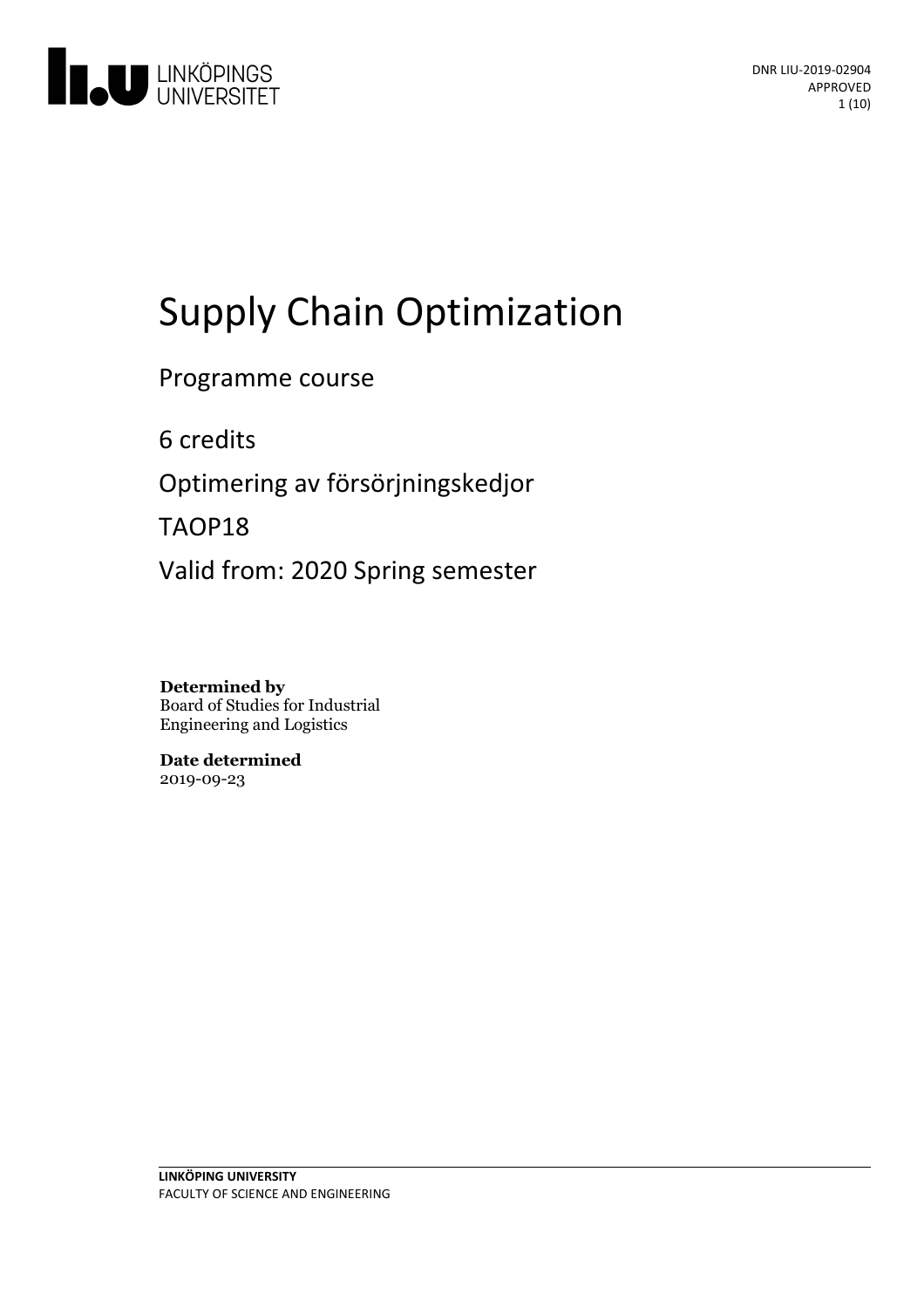### Main field of study

Mathematics, Applied Mathematics, Industrial Engineering and Management

Course level

Second cycle

### Advancement level

A1X

### Course offered for

- Master's Programme in Mathematics
- Master's Programme in Mechanical Engineering
- Bachelor's Programme in Mathematics
- Design and Product Development, M Sc in Engineering
- Industrial Engineering and Management International, M Sc in Engineering
- Industrial Engineering and Management, M Sc in Engineering
- Mechanical Engineering, M Sc in Engineering

### Entry requirements

Note: Admission requirements for non-programme students usually also include admission requirements for the programme and threshold requirements for progression within the programme, or corresponding.

### **Prerequisites**

(valid for students admitted to programmes within which the course is offered) Basic course in optimization, including mathematical modelling using binary and integer variables. Solid knowledge in computer programming. Recommended prerequisite: Knowledge in an optimization modelling language (AMPL or similar), the course TAOP34 (Large Scale Optimization).

Intended learning outcomes<br>The course aims to give the students an ability to model optimization problems, and an insight in how mathematical theory can be used to formulate and solve practical problems, with emphasis on applications in supply chain, distribution and transportation planning. The course also aims to give a deeper knowledge about combinatorial optimization, i.e. optimization problems with an underlying graph structure.

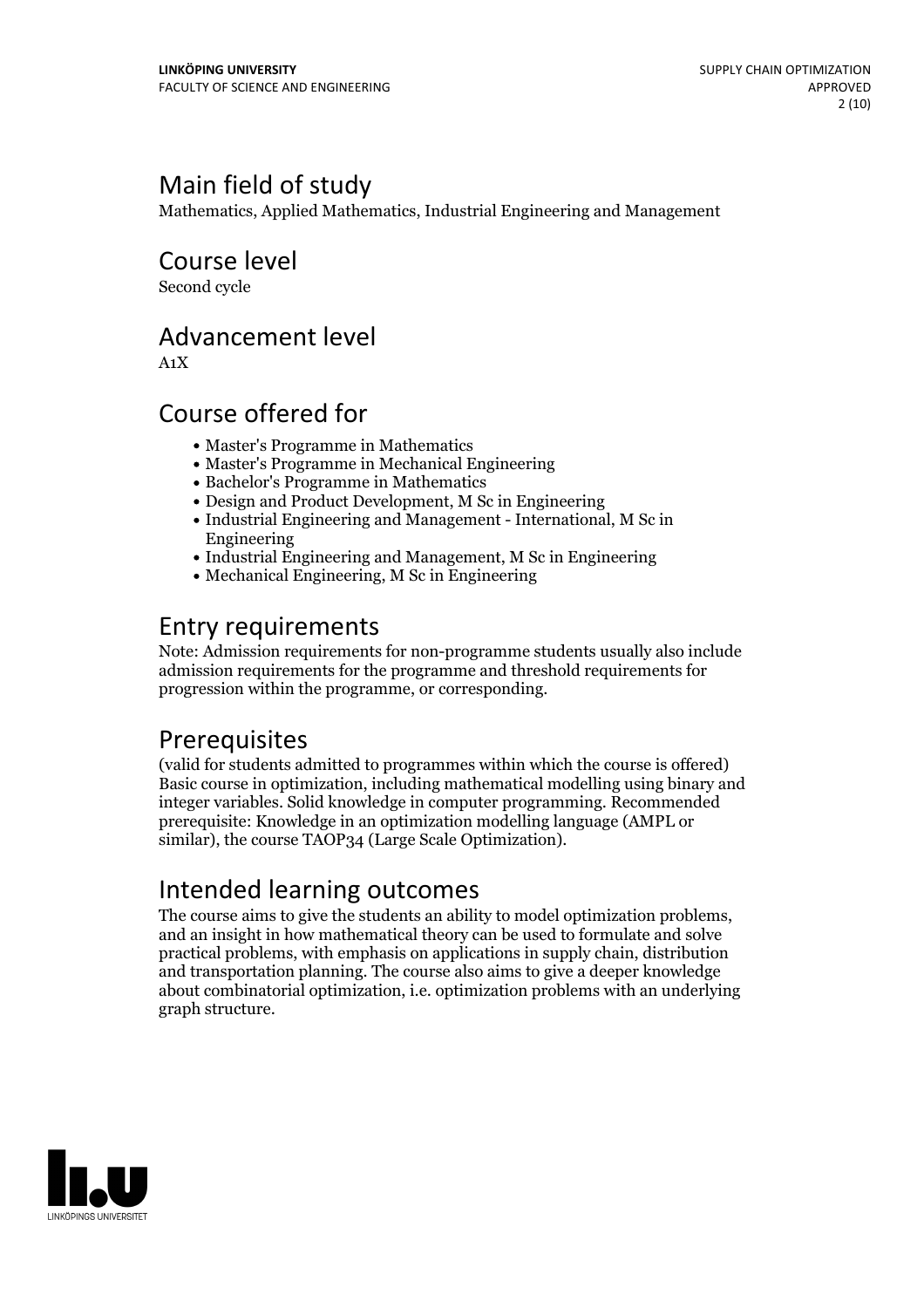### Course content

Supply chain optimization problems, Sequencing and scheduling problems in production planning, Classical machine scheduling problems, Capacitated lot-<br>sizing problem, Transportation and routing problems, Local search/tabu search,<br>Column generation, Lagrangian relaxation, advanced use of optimiza modelling tools.

### Teaching and working methods

The course is built up around a number of cases (practical applications), where the students work with problem analysis, modelling and solving using software as Matlab and Ampl/Cplex. The lectures cover theory and optimization methodology. The cases are discussed and the students present the results of their work. Other practical applications are discussed.

### Examination

PRA1 Oral and written presentation of case studies  $6$  credits  $U$ , 3, 4, 5

Grades Four-grade scale, LiU, U, 3, 4, 5

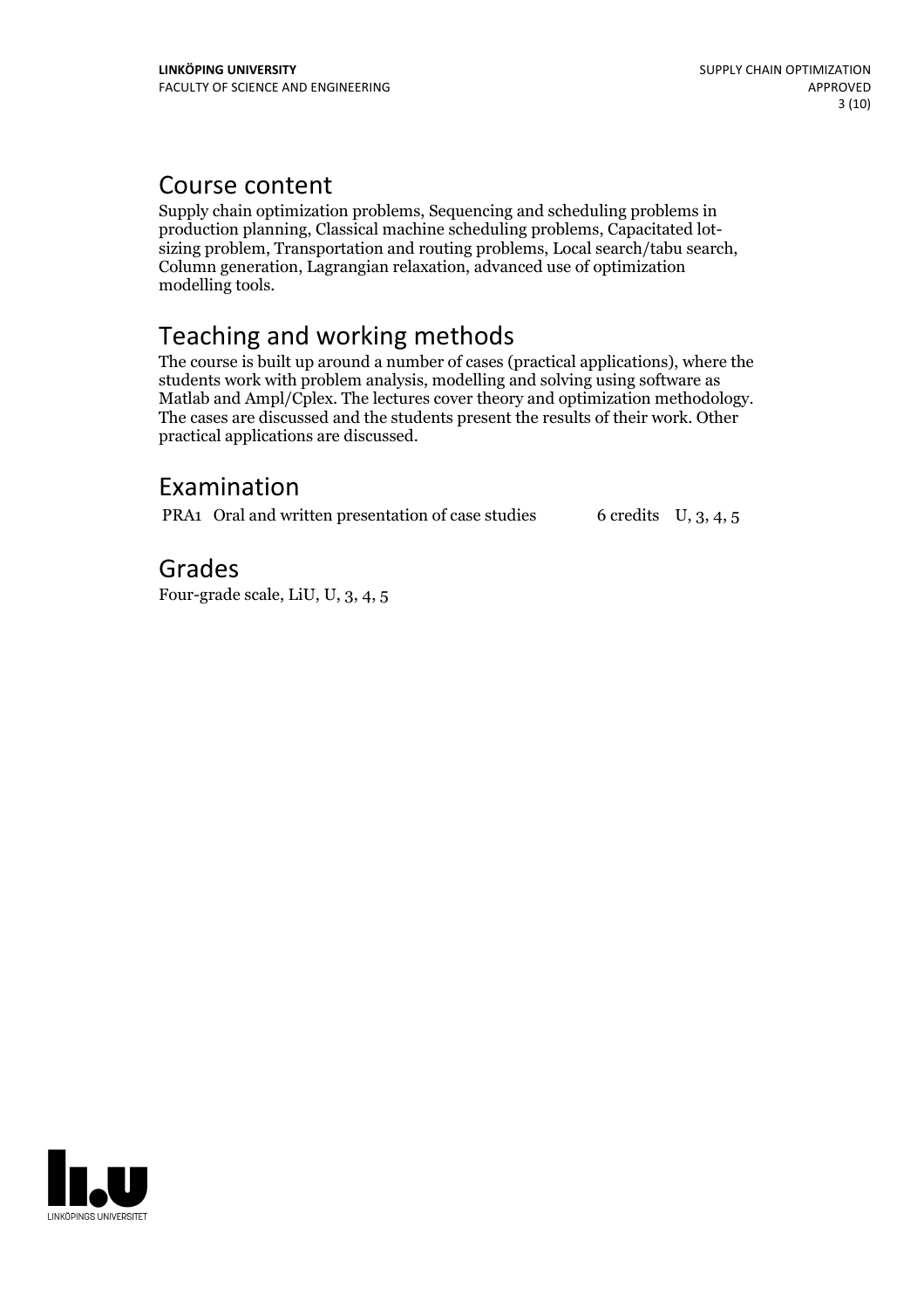### Other information

Supplementary courses: Mathematical Optimization

#### **About teaching and examination language**

The teaching language is presented in the Overview tab for each course. The examination language relates to the teaching language as follows:

- If teaching language is Swedish, the course as a whole or in large parts, is parts of the course could be given in English. Examination language is Swedish.<br>• If teaching language is Swedish/English, the course as a whole will be
- taught in English if students without prior knowledge of the Swedish language participate. Examination language is Swedish or English
- (depending on teaching language).<br>• If teaching language is English, the course as a whole is taught in English.<br>Examination language is English.

#### **Other**

The course is conducted in a manner where both men's and women's experience and knowledge are made visible and developed.

The planning and implementation of a course should correspond to the course syllabus. The course evaluation should therefore be conducted with the course syllabus as a starting point.

### Department

Matematiska institutionen

### Director of Studies or equivalent

Nils-Hassan Quttineh

### Examiner

Nils-Hassan Quttineh

### Course website and other links

<http://courses.mai.liu.se/GU/TAOP18>

### Education components

Preliminary scheduled hours: 44 h Recommended self-study hours: 116 h

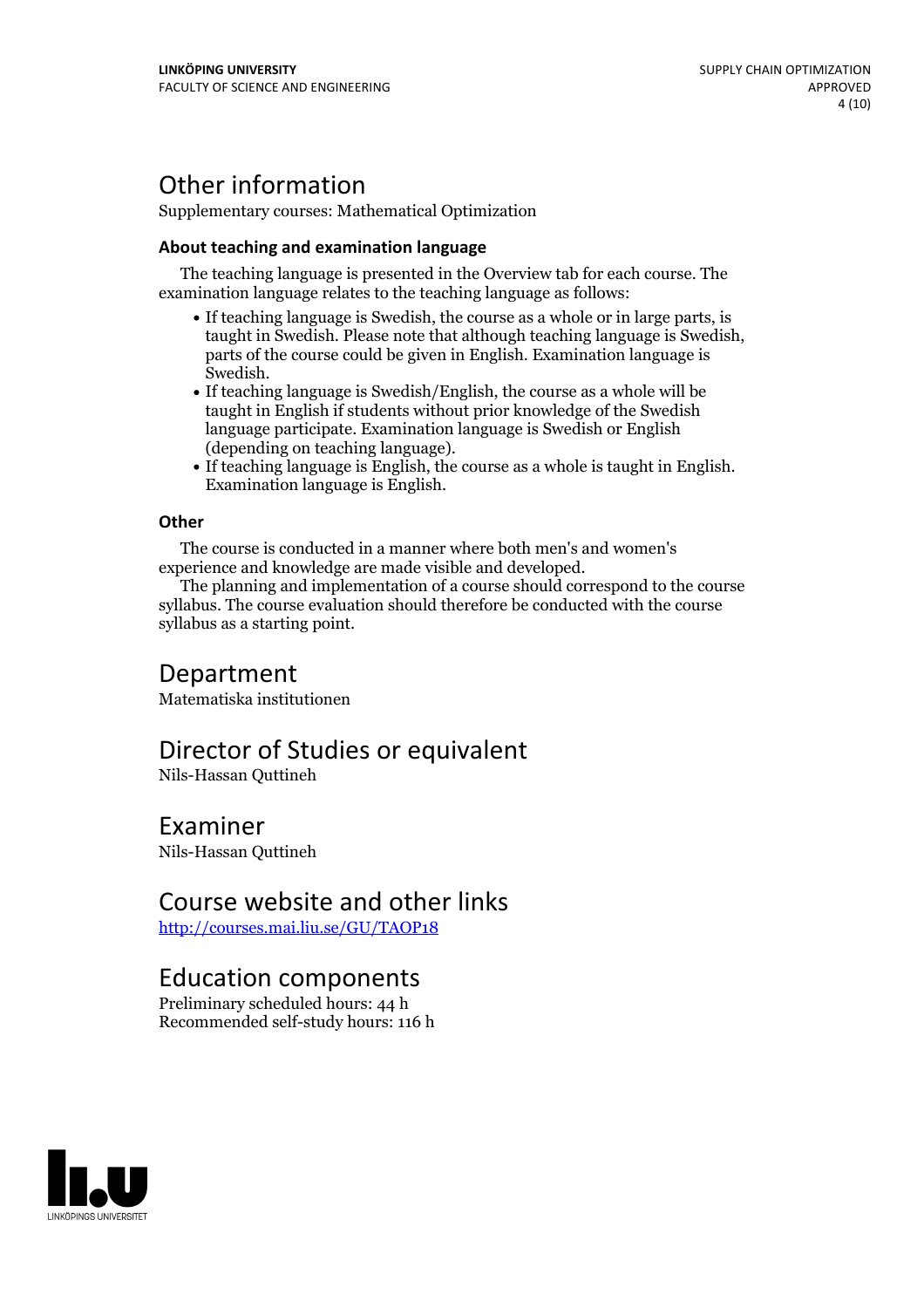## Course literature

**Other**

*Kursmaterial från institutionen*

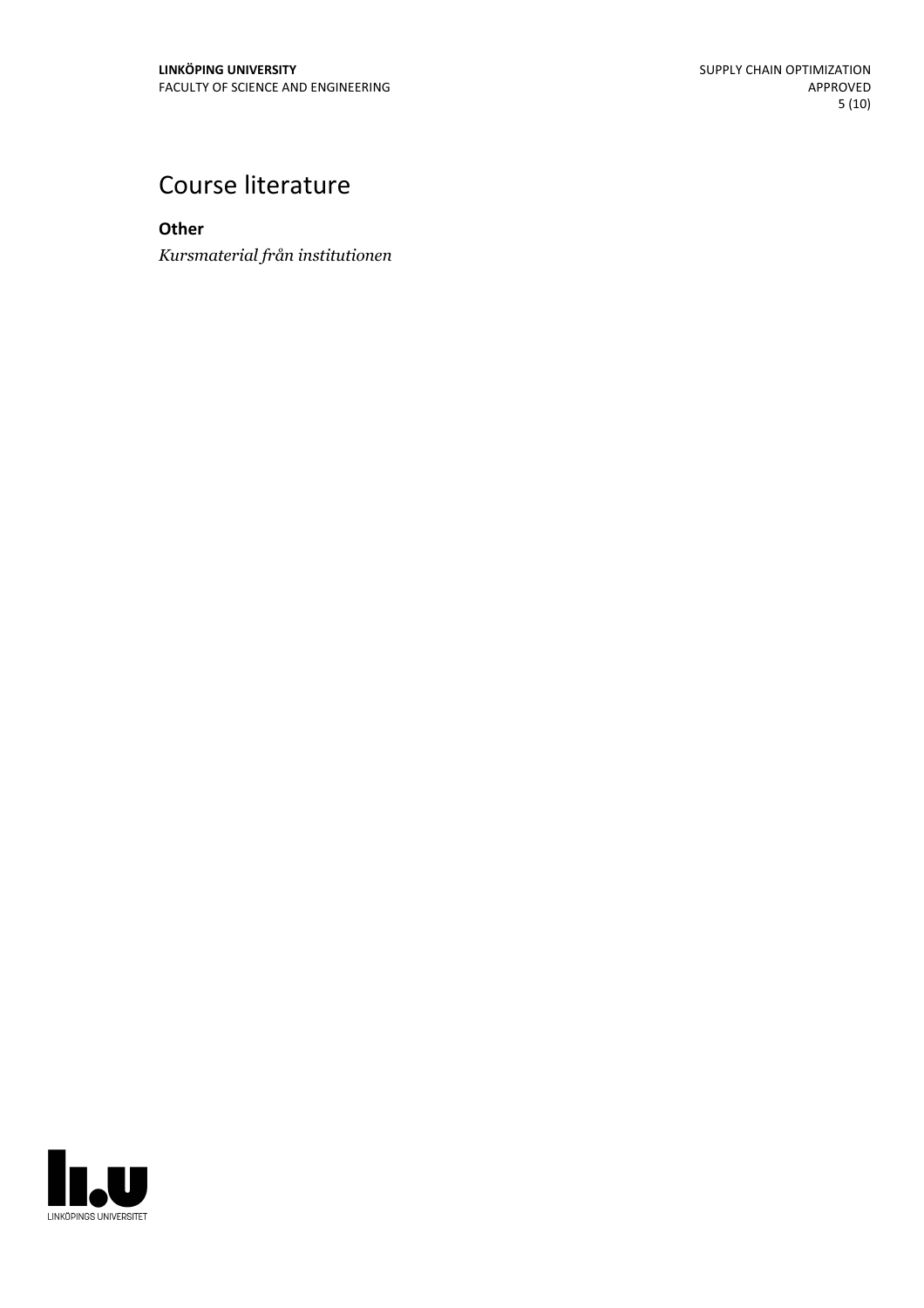### **Common rules**

#### **Course syllabus**

A syllabus must be established for each course. The syllabus specifies the aim and contents of the course, and the prior knowledge that a student must have in order to be able to benefit from the course.

### **Timetabling**

Courses are timetabled after a decision has been made for this course concerning its assignment to a timetable module.

#### **Interrupting a course**

The vice-chancellor's decision concerning regulations for registration, deregistration and reporting results (Dnr LiU-2015-01241) states that interruptions in study are to be recorded in Ladok. Thus, all students who do not participate in a course for which they have registered must record the interruption, such that the registration on the course can be removed. Deregistration from <sup>a</sup> course is carried outusing <sup>a</sup> web-based form: https://www.lith.liu.se/for-studenter/kurskomplettering?l=en.

### **Cancelled courses**

Courses with few participants (fewer than 10) may be cancelled or organised in a manner that differs from that stated in the course syllabus. The Dean is to deliberate and decide whether a course is to be cancelled or changed from the course syllabus.

### **Guidelines relatingto examinations and examiners**

For details, see Guidelines for education and examination for first-cycle and second-cycle education at Linköping University, http://styrdokument.liu.se/Regelsamling/VisaBeslut/917592.

An examiner must be employed as a teacher at LiU according to the LiU Regulations for Appointments

(https://styrdokument.liu.se/Regelsamling/VisaBeslut/622784). For courses in second-cycle, the following teachers can be appointed as examiner: Professor (including Adjunct and Visiting Professor), Associate Professor (including Adjunct), Senior Lecturer (including Adjunct and Visiting Senior Lecturer), Research Fellow, or Postdoc. For courses in first-cycle, Assistant Lecturer (including Adjunct and Visiting Assistant Lecturer) can also be appointed as examiner in addition to those listed for second-cycle courses. In exceptional cases, a Part-time Lecturer can also be appointed as an examiner at both first- and second cycle, see Delegation of authority for the Board of Faculty of Science and Engineering.

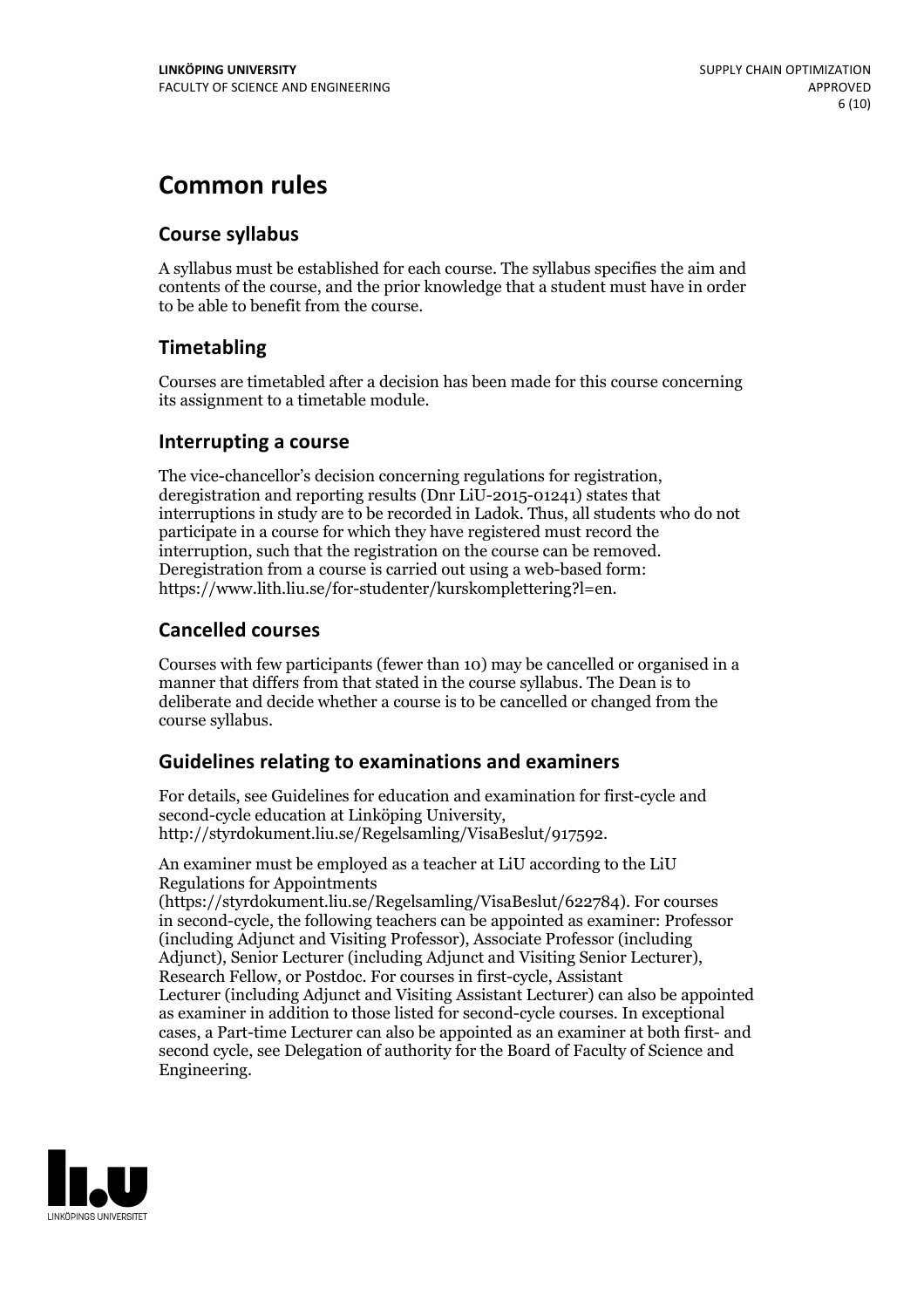#### **Forms of examination**

#### **Examination**

Written and oral examinations are held at least three times a year: once immediately after the end of the course, once in August, and once (usually) in one of the re-examination periods. Examinations held at other times are to follow a decision of the board of studies.

Principles for examination scheduling for courses that follow the study periods:

- courses given in VT1 are examined for the first time in March, with re-examination in June and August
- courses given in VT2 are examined for the first time in May, with re-examination in August and October
- courses given in HT1 are examined for the first time in October, with re-examination in January and August
- courses given in HT2 are examined for the first time in January, with re-examination in March and in August.

The examination schedule is based on the structure of timetable modules, but there may be deviations from this, mainly in the case of courses that are studied and examined for several programmes and in lower grades (i.e. 1 and 2).

Examinations for courses that the board of studies has decided are to be held in alternate years are held three times during the school year in which the course is given according to the principles stated above.

Examinations for courses that are cancelled orrescheduled such that they are not given in one or several years are held three times during the year that immediately follows the course, with examination scheduling that corresponds to the scheduling that was in force before the course was cancelled or rescheduled.

When a course is given for the last time, the regular examination and two re-<br>examinations will be offered. Thereafter, examinations are phased out by offering three examinations during the following academic year at the same times as the examinations in any substitute course. If there is no substitute course, three examinations will be offered during re-examination periods during the following academic year. Other examination times are decided by the board of studies. In all cases above, the examination is also offered one more time during the academic year after the following, unless the board of studies decides otherwise.

If a course is given during several periods of the year (for programmes, or on different occasions for different programmes) the board or boards of studies determine together the scheduling and frequency of re-examination occasions.

#### **Registration for examination**

In order to take an examination, a student must register in advance at the Student Portal during the registration period, which opens 30 days before the date of the examination and closes 10 days before it. Candidates are informed of the location of the examination by email, four days in advance. Students who have not

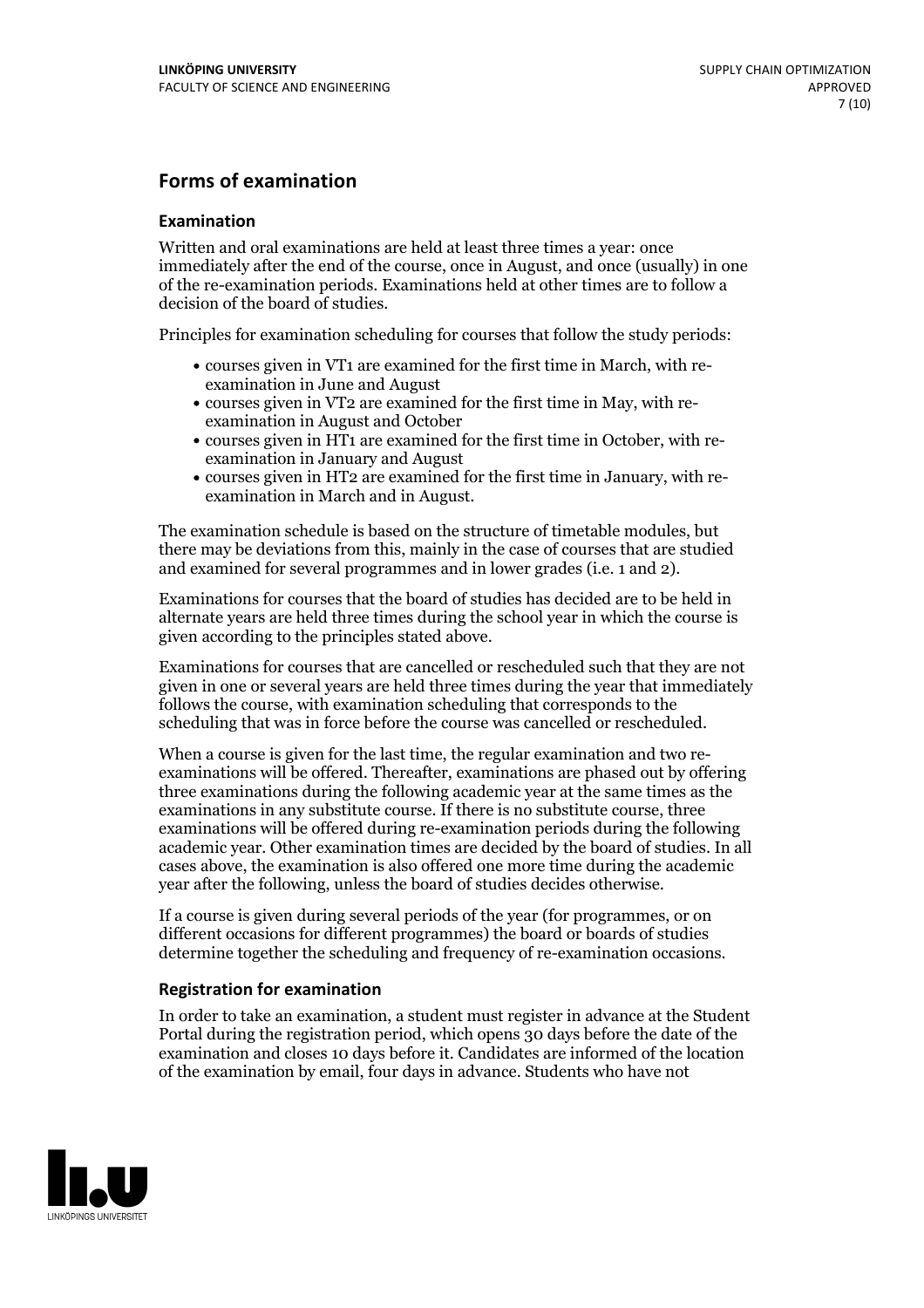registered for an examination run the risk of being refused admittance to the examination, if space is not available.

Symbols used in the examination registration system:

\*\* denotes that the examination is being given for the penultimate time.

\* denotes that the examination is being given for the last time.

#### **Code of conduct for students during examinations**

Details are given in a decision in the university's rule book: http://styrdokument.liu.se/Regelsamling/VisaBeslut/622682.

#### **Retakes for higher grade**

Students at the Institute of Technology at LiU have the right to retake written examinations and computer-based examinations in an attempt to achieve a higher grade. This is valid for all examination components with code "TEN" and "DAT". The same right may not be exercised for other examination components, unless otherwise specified in the course syllabus.

A retake is not possible on courses that are included in an issued degree diploma.

#### **Retakes of other forms of examination**

Regulations concerning retakes of other forms of examination than written examinations and computer-based examinations are given in the LiU guidelines

http://styrdokument.liu.se/Regelsamling/VisaBeslut/917592.

#### **Plagiarism**

For examinations that involve the writing of reports, in cases in which it can be assumed that the student has had access to other sources (such as during project work, writing essays, etc.), the material submitted must be prepared in accordance with principles for acceptable practice when referring to sources (references or quotations for which the source is specified) when the text, images, ideas, data,  $\vec{e}$  etc. of other people are used. It is also to be made clear whether the author has reused his or her own text, images, ideas, data, etc. from previous examinations, such as degree projects, project reports, etc. (this is sometimes known as "self- plagiarism").

A failure to specify such sources may be regarded as attempted deception during examination.

#### **Attempts to cheat**

In the event of <sup>a</sup> suspected attempt by <sup>a</sup> student to cheat during an examination, or when study performance is to be assessed as specified in Chapter <sup>10</sup> of the Higher Education Ordinance, the examiner is to report this to the disciplinary board of the university. Possible consequences for the student are suspension from study and a formal warning. More information is available at https://www.student.liu.se/studenttjanster/lagar-regler-rattigheter?l=en.

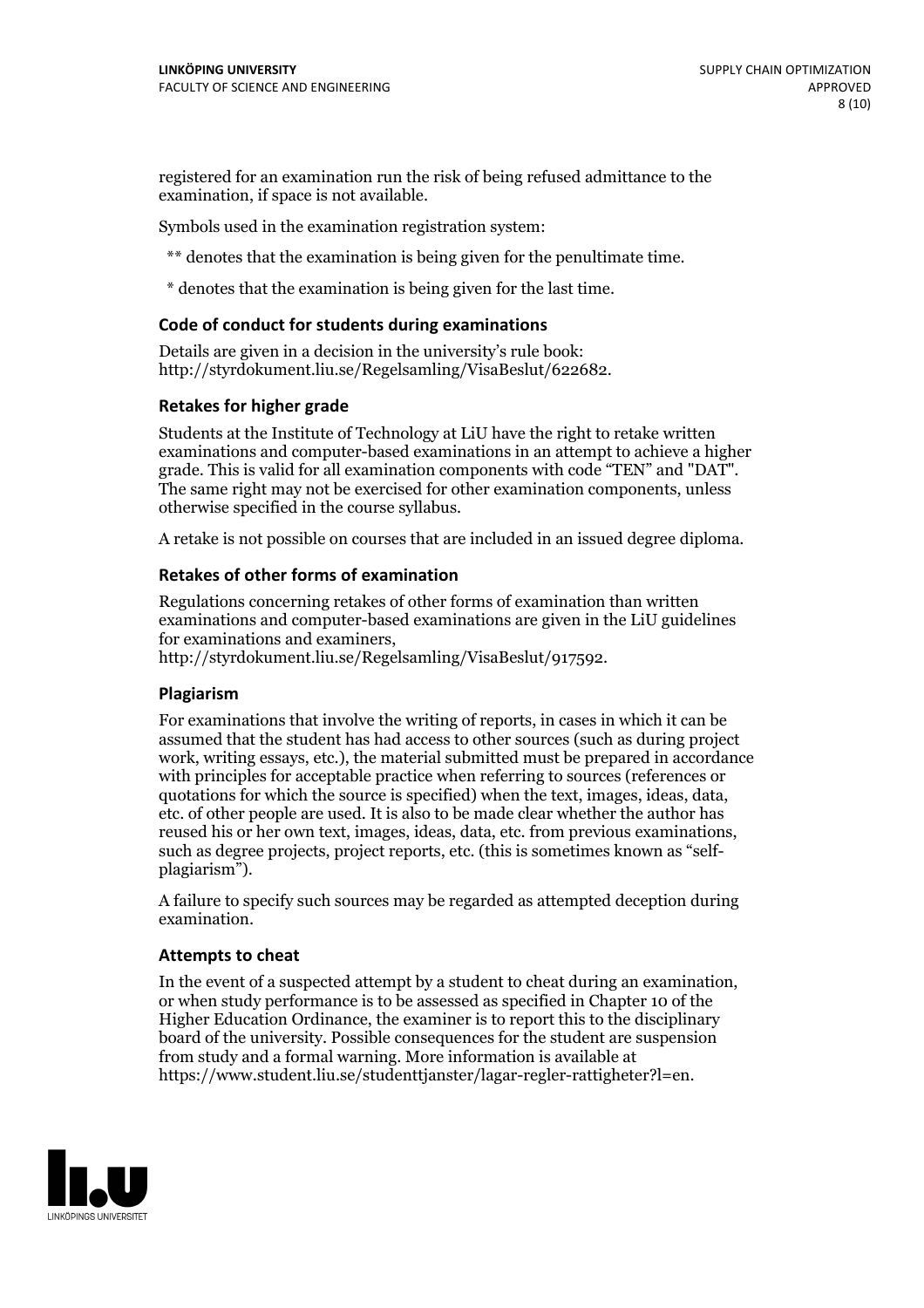#### **Grades**

The grades that are preferably to be used are Fail (U), Pass (3), Pass not without distinction  $(4)$  and Pass with distinction  $(5)$ .

- 1. Grades U, 3, 4, 5 are to be awarded for courses that have written
- examinations. 2. Grades Fail (U) and Pass (G) may be awarded for courses with <sup>a</sup> large degree of practical components such as laboratory work, project work and group work. 3. Grades Fail (U) and Pass (G) are to be used for degree projects and other
- independent work.

#### **Examination components**

- 
- 1. Grades U, 3, 4, <sup>5</sup> are to be awarded for written examinations (TEN). 2. Examination components for which the grades Fail (U) and Pass (G) may be awarded are laboratory work (LAB), project work (PRA), preparatory written examination (KTR), oral examination (MUN), computer-based
- examination (DAT), home assignment (HEM), and assignment (UPG). 3. Students receive grades either Fail (U) or Pass (G) for other examination components in which the examination criteria are satisfied principally through active attendance such as other examination (ANN), tutorial group
- (BAS) or examination item (MOM). 4. Grades Fail (U) and Pass (G) are to be used for the examination components Opposition (OPPO) and Attendance at thesis presentation (AUSK) (i.e. part of the degree project).

For mandatory components, the following applies: If special circumstances prevail, and if it is possible with consideration of the nature of the compulsory component, the examiner may decide to replace the compulsory component with another equivalent component. (In accordance with the LiU Guidelines for education and examination for first-cycle and second-cycle education at Linköping University, http://styrdokument.liu.se/Regelsamling/VisaBeslut/917592).

For written examinations, the following applies: If the LiU coordinator for students with disabilities has granted a student the right to an adapted examination for a written examination in an examination hall, the student has the right to it. If the coordinator has instead recommended for the student an adapted examination or alternative form of examination, the examiner may grant this if the examiner assesses that it is possible, based on consideration of the course objectives. (In accordance with the LiU Guidelines for education and examination for first-cycle and second-cycle education at Linköping University, http://styrdokument.liu.se/Regelsamling/VisaBeslut/917592).

The examination results for a student are reported at the relevant department.

### **Regulations (applyto LiU in its entirety)**

The university is a government agency whose operations are regulated by